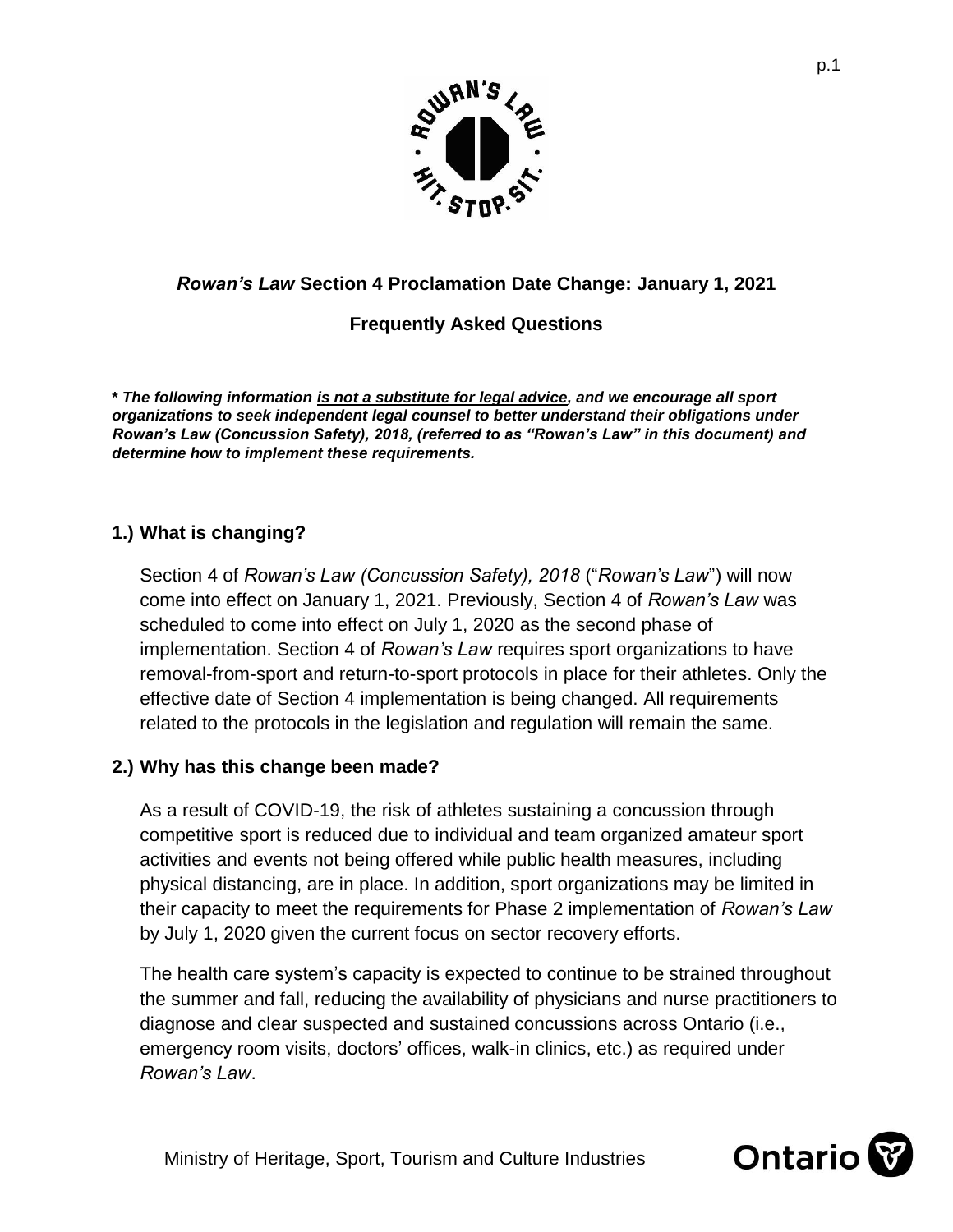Moving the proclamation for Phase 2 implementation of *Rowan's Law* to January 1, 2021 will help to reduce the impact on the health care system and sport organizations in the coming months and enable them to more fully prepare for these responsibilities.

# **3.) What obligations does Phase 2 implementation of Rowan's Law place on sport organizations?**

For Phase 2 implementation, sections of *Rowan's Law* requiring sport organizations to establish Removal-from-Sport and Return-to-Sport protocols for their athletes will come into effect on January 1, 2021.

The establishment of these protocols are mandatory for sport organizations to ensure that consistent processes are in place for the immediate removal of an athlete from sport when a concussion is suspected, and to ensure that an athlete with a concussion or a suspected concussion does not return until medically cleared to do so. Under *Rowan's Law*, only physicians and nurse practitioners are permitted to medically assess (i.e., diagnose) and medically clear an athlete from a suspected or sustained concussion according to the protocols.

# **4.) What support will be provided to sport organizations to prepare them for Phase 2 implementation?**

The Ministry of Heritage, Sport, Tourism and Culture Industries (MHSTCI) plans to engage with sport organizations about Phase 2 implementation requirements in advance of the January 1, 2021 proclamation date. Planned sector engagement activities include meeting with stakeholders and hosting information webinars about *Rowan's Law*.

A sample of the Removal-from-Sport and Return-to-Sport protocol template is now posted on the government's Concussion Webpages at www.ontario.ca/concussions for sport organizations to use or adapt.

## **5.) Does this change the work sport organizations have already done to prepare for Phase 2 Rowan's Law implementation?**

Postponing the effective date to have Removal-from-Sport and Return-to-Sport protocols in place by January 1, 2021 will provide sport organizations with additional time to implement these requirements and reduce additional burdens during the COVID-19 recovery period. Only the effective date of Phase 2 implementation is being changed. Any work already completed by sports organizations in preparation for the Phase 2 effective date will still assist you in meeting your

Ministry of Heritage, Sport, Tourism and Culture Industries